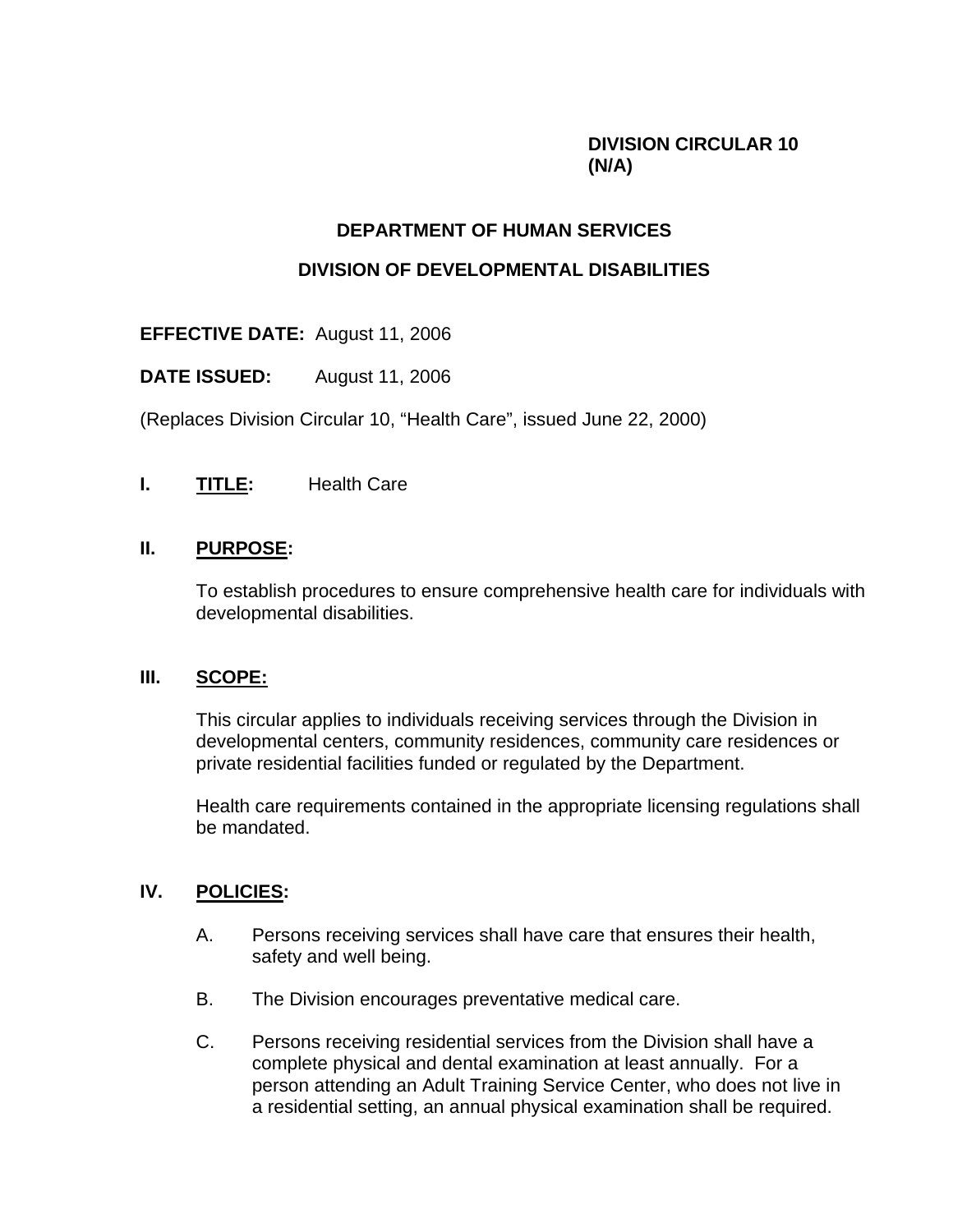- D. The results of physical and dental examinations as well as consultations shall be recorded in the client record.
- E. Competent adults have a right to refuse treatment. The legal guardian of a child or incapacitated adult has the right to refuse treatment.
- F. The use of PRN orders for mechanical restraints shall be prohibited.
- G. In developmental centers and private residential facilities (N.J.A.C. 10:47), the following shall apply:
	- 1. The use of PRN orders for psychotropic medications shall be prohibited except for symptom relief as part of their end of life palliative treatment plan.
	- 2. The use of PRN orders for all other medication shall be reviewed by a physician at least every 30 days. The individual and/or legal guardian shall be notified of any medication changes as a result of the review.
- H. In community residences for individuals with developmental disabilities, the use of PRN orders shall conform to the licensing standards, in accordance with N.J.A.C. 10:44A and N.J.A.C. 10:44C.
- I. All staff responsible to provide care to the individual served shall be aware of any medically necessary limitations and restrictions.
- J. Each person shall have a current individual medical record, which shall be treated as confidential, in accordance with N.J.A.C. 10:41.
- K. Each developmental center shall have the following committees:
	- 1. Emergency Care Committee
		- a. Evaluates medical and nursing emergencies at the facility; makes appropriate recommendations to administration for improved emergency situations; and evaluates procedures and practices related to emergency care.
		- b. Ensures the highest standard of emergency care, as required for an Intermediate Care Facility for Persons with Mental Retardation (ICF/MR) facility.
		- c. Outside consultants not employed by the developmental center shall be invited to become members. If outside consultants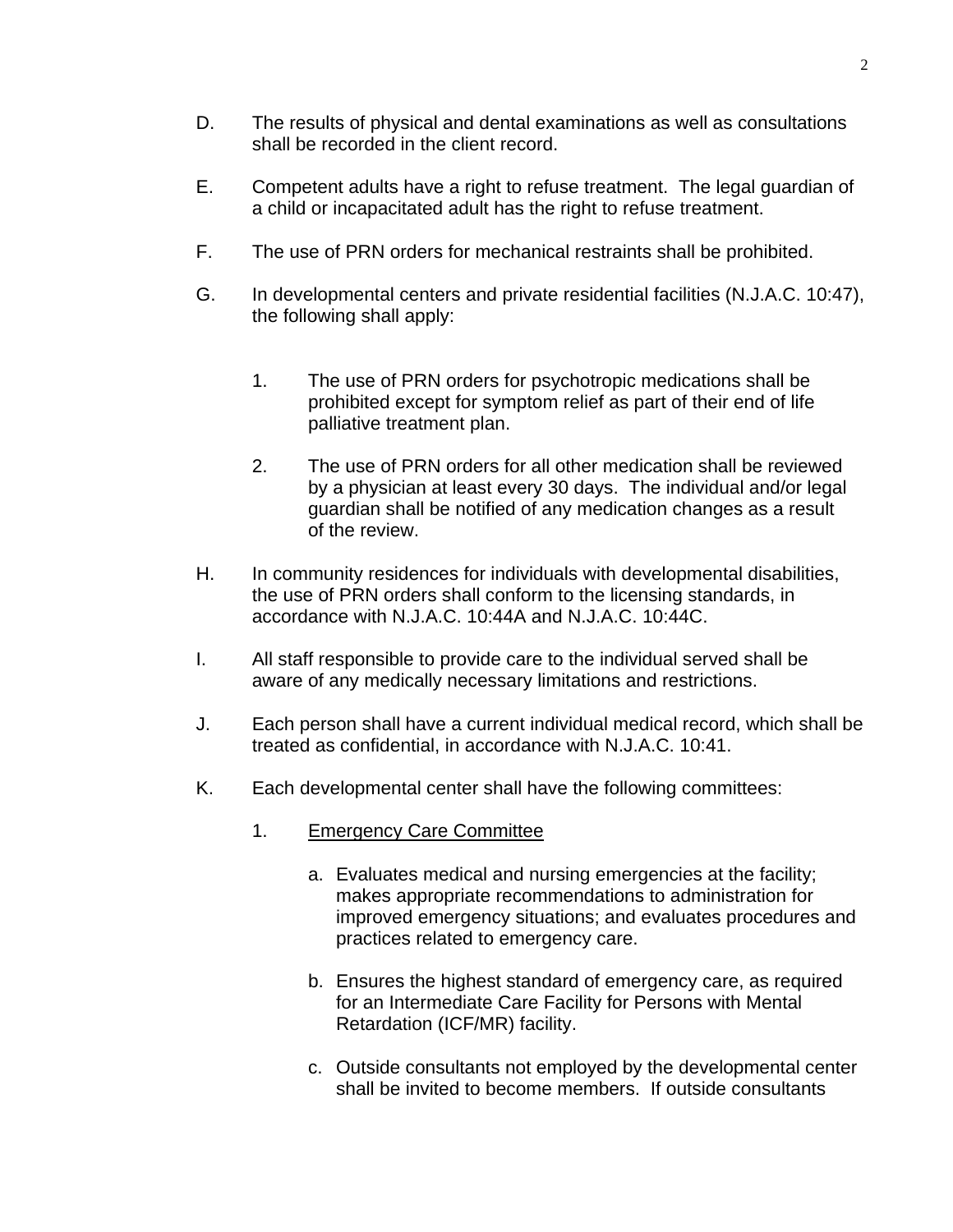cannot be recruited, staff of nearby developmental centers shall be invited to participate in the committee.

- d. At least every three months a mock medical emergency drill shall be held at each developmental center. Emergency equipment demonstrations shall be held as needed but no less than annually.
- e. The record of each mock medical emergency drill shall be forwarded to the Emergency Care Committee.
- f. All actual emergencies shall be reviewed by the Emergency Care Committee.

## 2. Infection Control Committee

- a. Responsible for the investigation, control and prevention of infections.
- b. Takes immediate and appropriate action to correct deficiencies relating to infection control that may create a hazardous condition. The committee reviews reports on infections submitted by the Infection Control Nurse and identifies action plans for resolution.

### 3. Mortality/Morbidity Committee

a. Reviews all deaths that occur at the developmental center or facility to which an individual was referred for care.

### 4. Pharmacy/Therapeutic Committee

- a. Advisory group to the Pharmacy Department and Medical Staff and establishes policies and procedures for the control, distribution, administration and evaluation of therapeutic agents.
- b. Provides a medication formulary to medical staff with the best accepted therapeutic agents available to meet the clinical needs for prophylaxis and treatment of diseases and injuries. Rejects those agents that have become obsolete and avoids duplication of therapeutic effect. The committee shall continually review this formulary.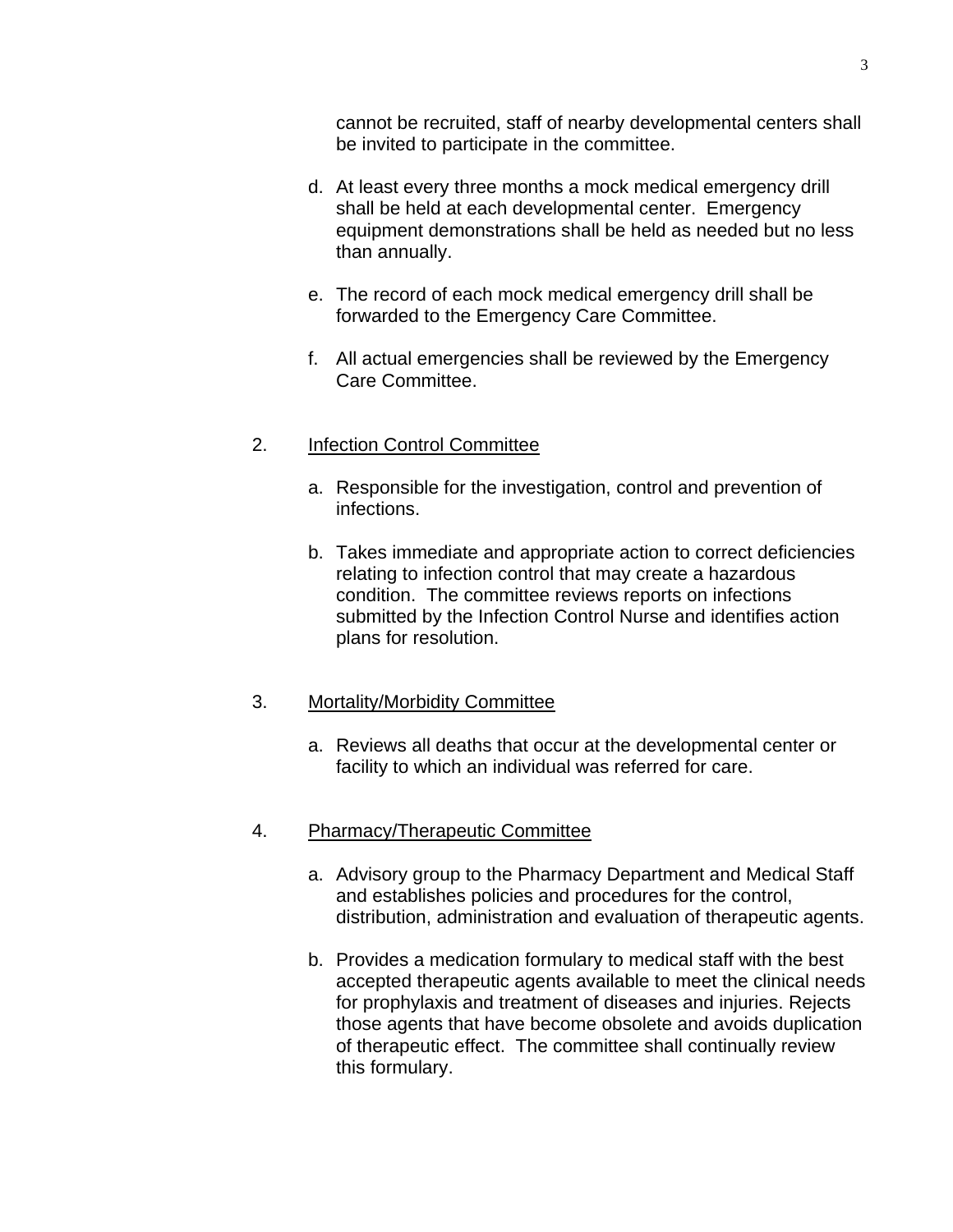- c. Ensure developmental center conformity with current standards of good hospital pharmaceutical practice utilizing State and Federal regulations.
- L. Each developmental center shall maintain and/or recruit a roster of consultants in all specialties available to treat individuals who reside in the developmental centers**.** Working relationships should be established with community hospitals and diagnostic facilities.

## **V. GENERAL STANDARDS**

A. Definitions: For the purpose of this circular, the following terms shall have the meaning defined herein:

"Chief Executive Officer (CEO)" means the person having administrative authority and responsibility over a State-operated developmental center or private residential facility (N.J.A.C. 10:47) for individuals with developmental disabilities.

"Department" means the Department of Human Services.

"Division" means the Division of Developmental Disabilities.

"Emergency Care Committee" means a committee in a developmental center comprised of key administrative and medical staff assigned to establish and review procedures and incidents relating to health emergencies. This committee reports its findings to the CEO or designee. This committee can be a subcommittee of the Mortality/Morbidity Committee.

"Health Care Staff" means staff of the developmental center or private residential facility (N.J.A.C. 10:47) for individuals with developmental disabilities who provide health care including, but not limited to, physicians, dentists, psychiatrists, nurses, pharmacists, physical therapists, occupational therapists, speech therapists, laboratory technicians, x-ray technicians and direct care staff.

"Interdisciplinary Team (IDT)" - refer to Division Circular 35.

"Mechanical Restraints" – refer to Division Circular 20.

"Medical Record" means that portion of a client record which contains the individual's medical history as well as treatment plans, medical progress notes, consultations and reports.

"Plan Coordinator" – refer to Division Circular 35.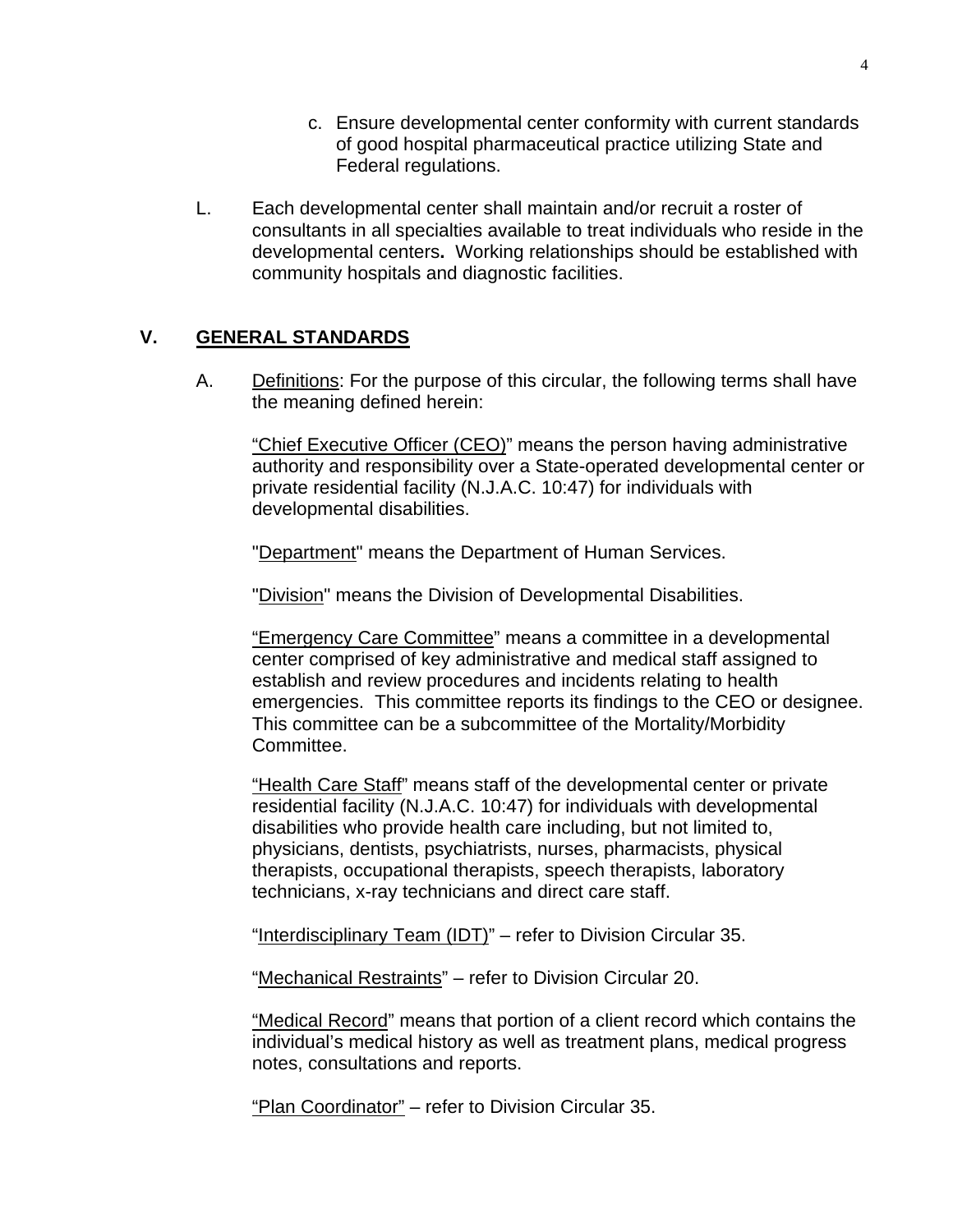"**PRN**" means as necessary.

"Regional Administrator" means an employee of the Division with administrative authority over community programs within a specific geographic region of the State.

"Service Plan" means a written, individualized habilitation plan, consistent with the requirements of N.J.S.A. 30:6D -10 through 12, developed with the individual, and/or his or her legal guardian, and the IDT. It is an outcome-based planning tool that, at a minimum, identifies each individualized program, support and/or service requested by and provided to the individual, for which the individual demonstrates a need. It identifies the person and/or agency responsible for its implementation. The complexity of the Service Plan will vary according to the individual's interests, preferences, and needs. The Service Plan format must be Division approved but can be chosen from various types of plans, as determined by the requirements of the specific program, service, or support, and can include, but is not limited to, the following types of plans: Individual Habilitation Plan (IHP), Essential Lifestyle Plan (ELP), Self-Determination Plan and Individual Service Plan (ISP).

- B. All entries into the medical record shall be legible, dated and signed. The person making the entry shall be identified by name and title. Progress notes shall indicate the time of entry.
- C. The medical record of each individual shall readily identify the primary health concerns and plans to address them.
- D. In developmental centers and private residential facilities (N.J.A.C. 10:47) with health care staff, the problem-oriented system of medical charting shall be utilized.

### **VI. PROCEDURES:**

#### A. General Health Care:

The requirements of this section shall be *mandatory for developmental centers and private residential facilities* for individuals with developmental disabilities. For *community-based health care*, these requirements serve as *guidelines only*. However, health care requirements contained in the appropriate licensing regulations shall be mandated.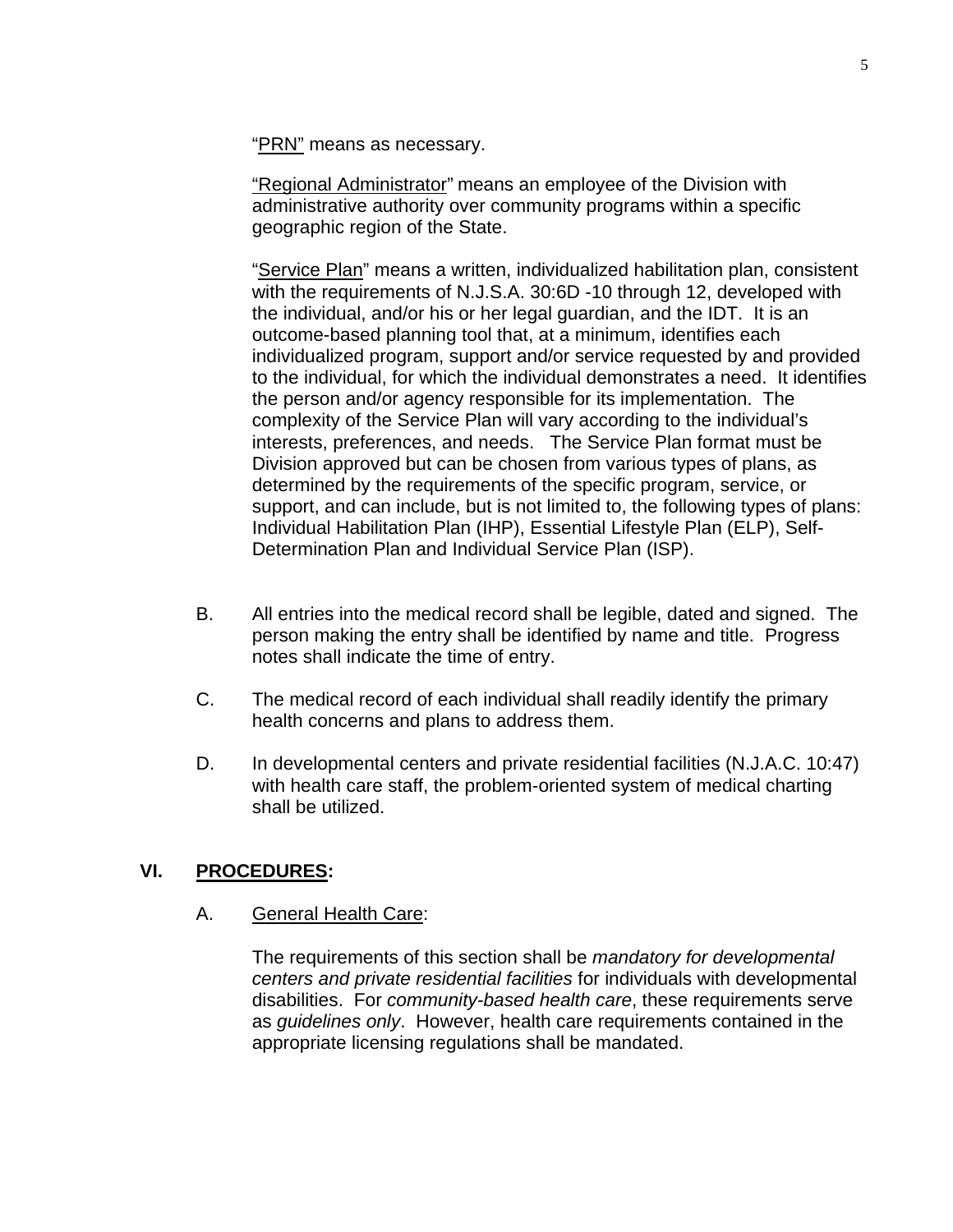- 1. At a minimum, an annual complete physical examination shall be performed with findings noted. The physical examination shall require that:
	- a. Vision and hearing be evaluated. For persons with observed problems, visual acuity and audiology studies shall be performed as clinically indicated.
	- b. After age 50, the stool is tested annually for occult blood for colon-rectal cancer and earlier, if clinically indicated.
	- c. An annual breast examination is performed and recorded for all adult women. Mammography and cervical cytology (e.g. Pap smear, etc.) shall be performed, in accordance with standards recommended by the American Cancer Society; unless the physician documents that the tests are medically contraindicated.
	- d. Other tests as clinically necessary (e.g. bone density, colonoscopy, etc.).
- 2. At least annually, a dental examination is performed and treatment provided, as necessary.
- 3. Diagnostic studies shall be performed when clinically indicated. These include, but are not limited to:
	- a. Laboratory tests including CBC (complete blood count), chemical profile, urinalysis, stool examination, Hepatitis B profile and lipid levels.
	- b. Electrocardiogram, Electroencephalogram, and chest x-ray.
- 4. Immunization shall be provided in accordance with the most current guidelines established by the Center for Disease Control and Prevention, including but not limited to, Tetanus, Diphtheria, Hepatitis, Measles, Mumps, Varicella, Rubella, Pneumococcal, Influenza, and Meningitis.
- 5. A Mantoux skin test for tuberculosis shall be required every year, if the Mantoux test is negative, unless otherwise indicated for those residential agencies licensed under N.J.A.C. 10:44A, 10:44B, or 10:44C, in which the appropriate standard shall apply. If the test result is positive, certification by a physician that the individual is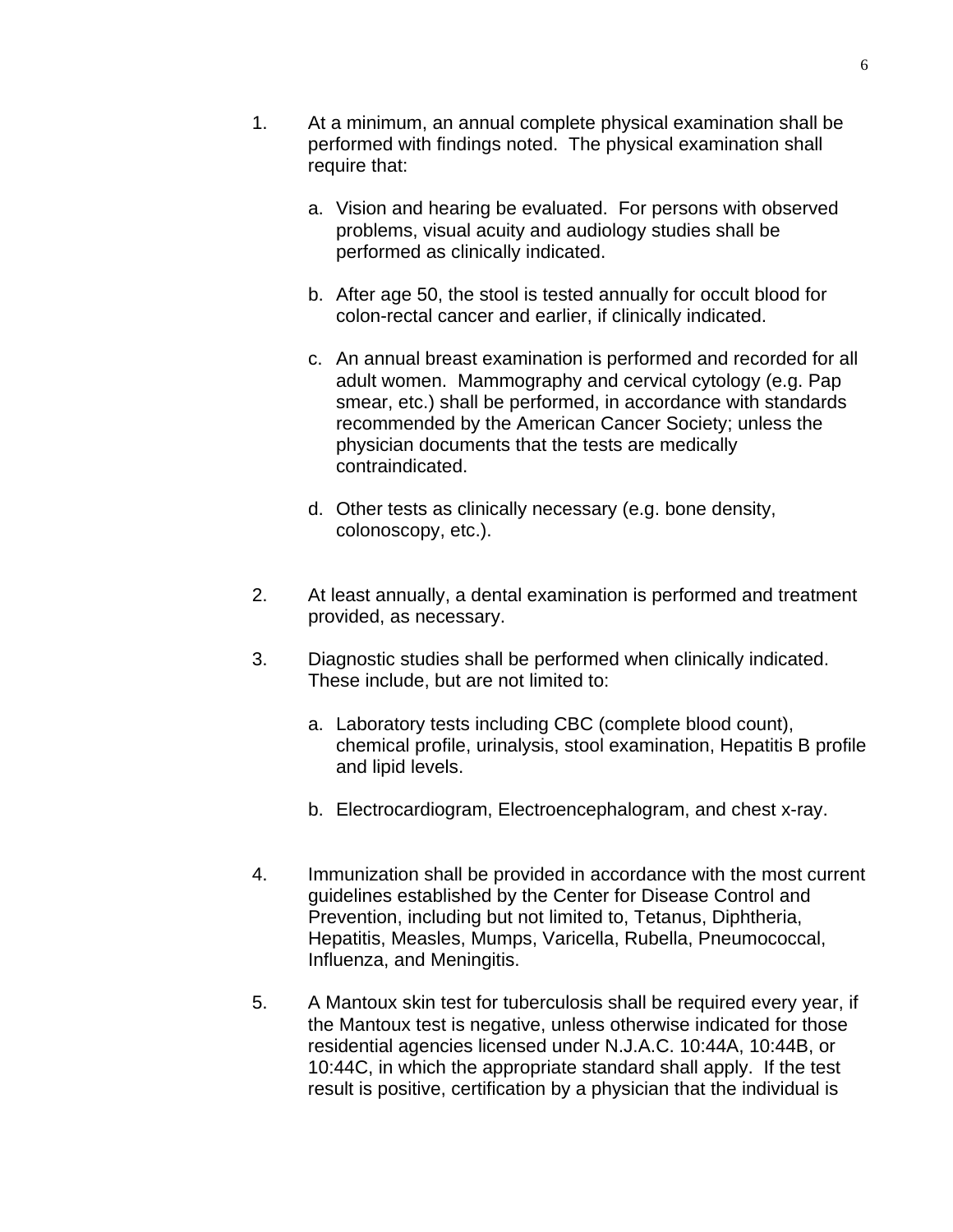contagion free shall be obtained initially and at yearly intervals thereafter. The test shall be repeated upon suspected exposure to tuberculosis.

- 6. Any abnormality discovered during the physical examination shall be treated or referred, as the physician deems necessary.
- 7. Consultation requests/referrals and reports shall be detailed and complete.
	- a. The consultation request/referral results shall be recorded in the person's medical record.
	- b. The primary health care provider shall ascertain the results of any consultations and shall provide appropriate actions as medically necessary, based upon the consultant's findings and recommendations.
	- c. During the annual review of the Service Plan, the plan coordinator of the IDT shall be made aware of the results of any consultation, in the event a change in the service plan is necessary.
	- d. The individual and/or legal guardian shall be notified of any results of the consultation.
- 8. There shall be a listing of significant health problems including, but not limited to, allergies, hypersensitivities, pica behavior, and major medical conditions prominently noted in the person's medical record.

# B. Refusal of Treatment

- 1. If the person is uncooperative with any part of a physical or dental examination, this shall be noted in the medical record.
- 2. Routine procedures may be postponed until the person is amenable to the procedure. Sedation and/or anesthesia may be needed to facilitate certain examinations and treatments.
- 3. In an instance where the person's health appears to be at risk and further evaluation is clinically indicated: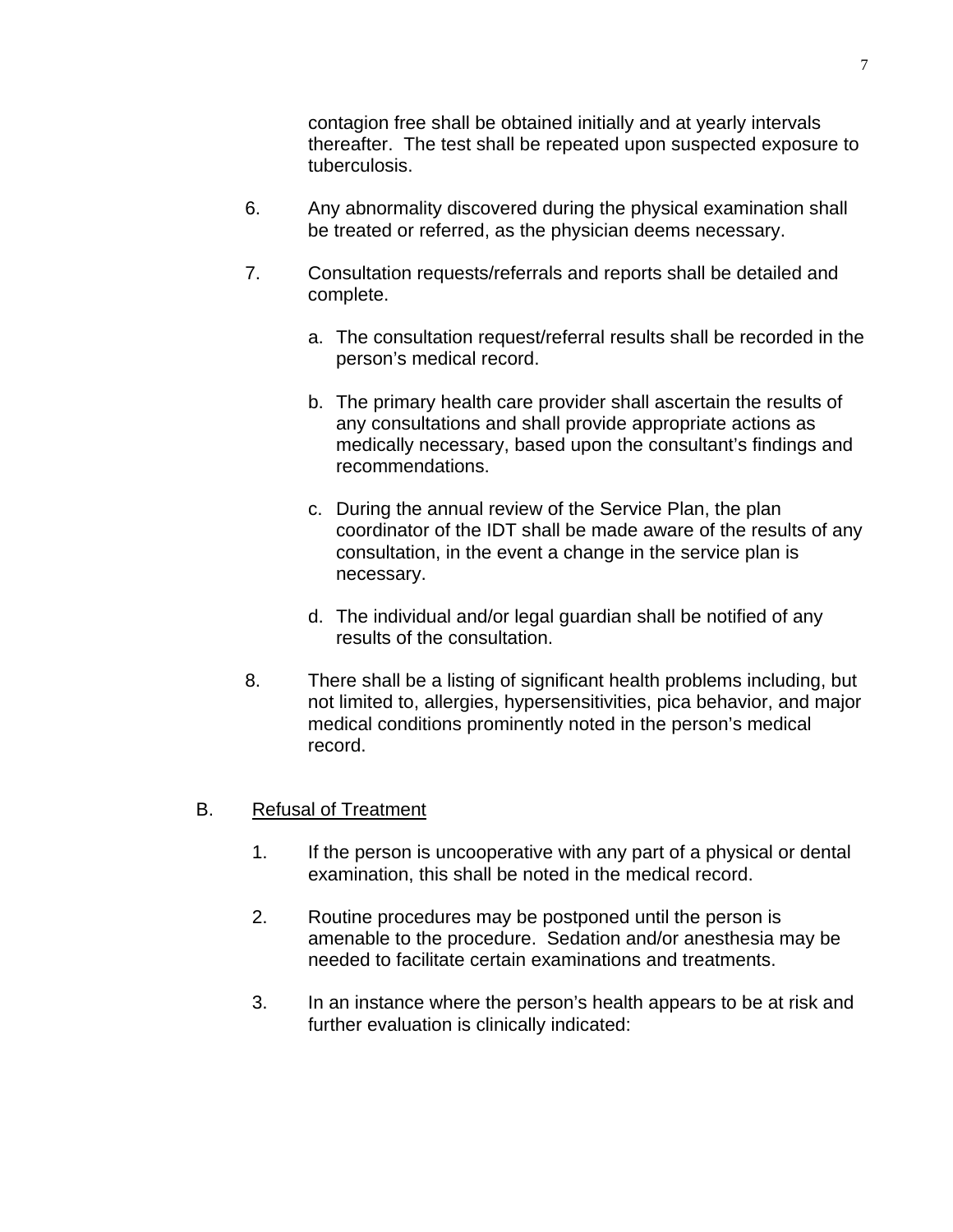- a. If the person is competent, every reasonable effort shall be made to counsel the person regarding the need for the evaluation as well as possible risks and benefits.
	- i. These efforts shall be documented in the client record.
	- ii. In the event that the person persists in refusing to allow the examination, he/she shall be asked to sign a statement verifying the refusal against advice of staff.
	- iii. Such refusal shall be documented in the person's medical record.
- b. Unless an emergency exists, the parent or guardian of a minor or incapacitated adult shall be requested to give informed written consent for the utilization of the most suitable, least restrictive form of restraint, sedation or anesthesia to allow the implementation of the examination and treatment.
- c. If the person has not been adjudicated incapacitated but there is an emergent medical need and there is reason to believe that the individual requires a guardian with respect to medical decisions, the CEO or Regional Administrator may refer the matter to the Chief, Bureau of Guardianship Services, for possible application for the appointment of a special medical guardian, in accordance with Division Circular 32.
- d. If the guardian of a minor or incapacitated adult appears to unreasonably withhold permission to conduct the examination, the CEO or Regional Administrator may refer the matter to the Chief, Bureau of Guardianship Services, for possible application for the appointment of a special medical guardian.
- C. Requests to no longer reside in a Developmental Center, Private Residential Facility or Residential Program
	- 1. If a competent adult receiving services requests to no longer reside in their residential placement or the legal guardian of an incapacitated adult or minor request that the individual no longer resides in their residential placement, a physical examination shall be completed before release.
	- 2. A medical summary of the individual's condition shall be prepared and retained on file.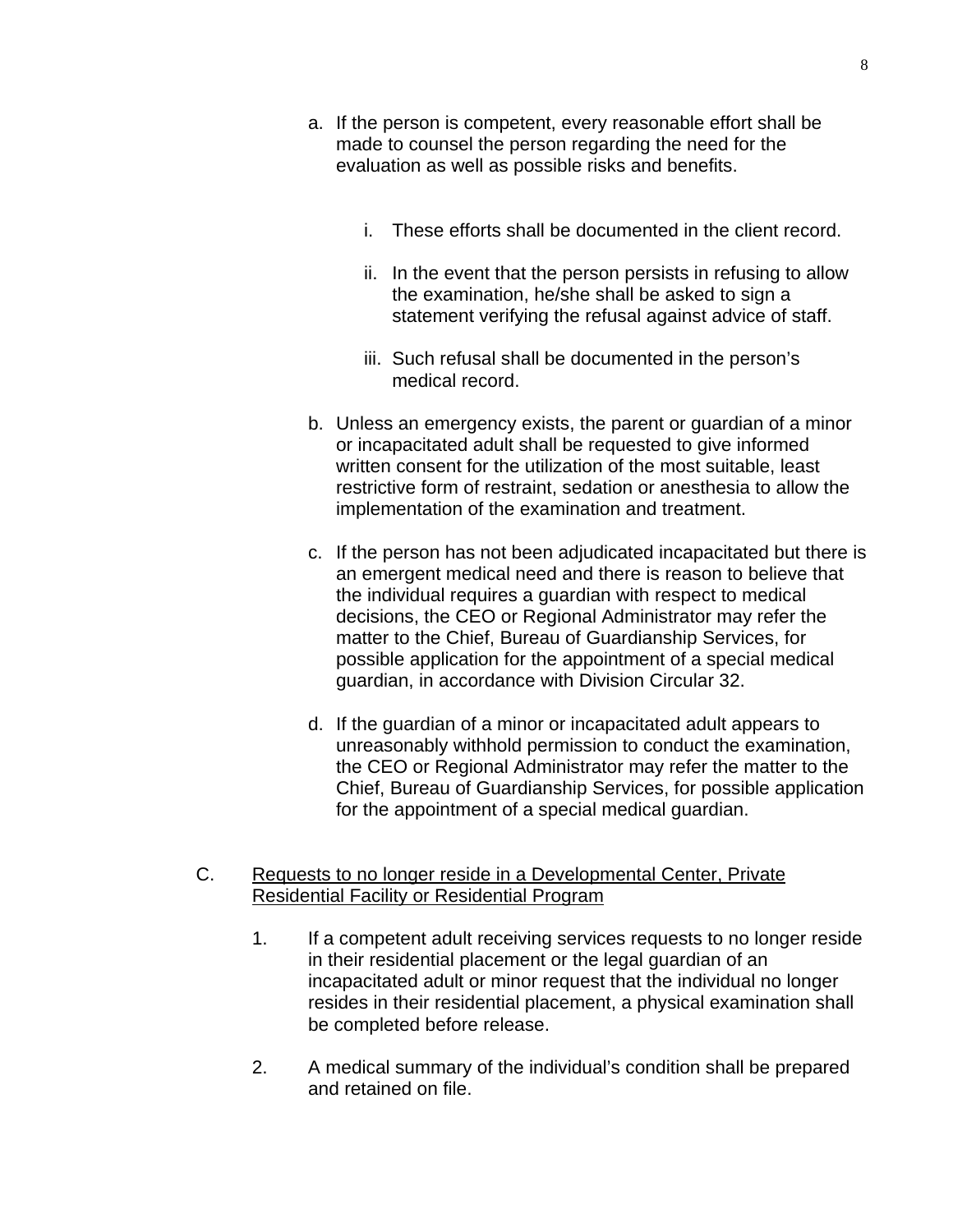9

- 3. If the medical history or examination reveals information contraindicating release, the individual or his/her legal guardian shall be informed of the findings in writing prior to release.
- 4. If the individual or his/her legal guardian continues to request that they no longer reside in their residential placement, a Release Against Advice document shall be signed by the individual or legal guardian.
- 5. Based upon the information contraindicating release, the Division may wish to contest the release in court through appropriate channels.
- D. Each Developmental Center Shall Develop Communication Procedures to Comply with the Guidelines Contained in this Circular
	- 1. Reporting procedures shall be established to ensure that significant information is passed from off-going to on-coming nursing staff for each shift. That information shall be disseminated to direct care staff.
	- 2. A "morning report" meeting shall be attended by all physicians and key nursing staff to review all significant information relevant to occurrences during evenings, nights, and weekends.
	- 3. Daily rounds shall be conducted by the physician and appropriate staff in the assigned units.
- E. Each Developmental Center Shall Develop Procedures for the Infirmary
	- 1. Upon each admission to the infirmary, a description of the condition precipitating admission shall be provided by the treating physician. Within 24 hours, the individual shall receive a physical examination and any physician orders shall be recorded.
	- 2. Daily progress notes shall be made by the physician while the individual is being treated for an acute health condition.
	- 3. Nursing progress notes shall be completed for each shift while the individual is in the infirmary.
	- 4. A discharge summary shall be provided to the residential unit when the individual is transferred from the infirmary.